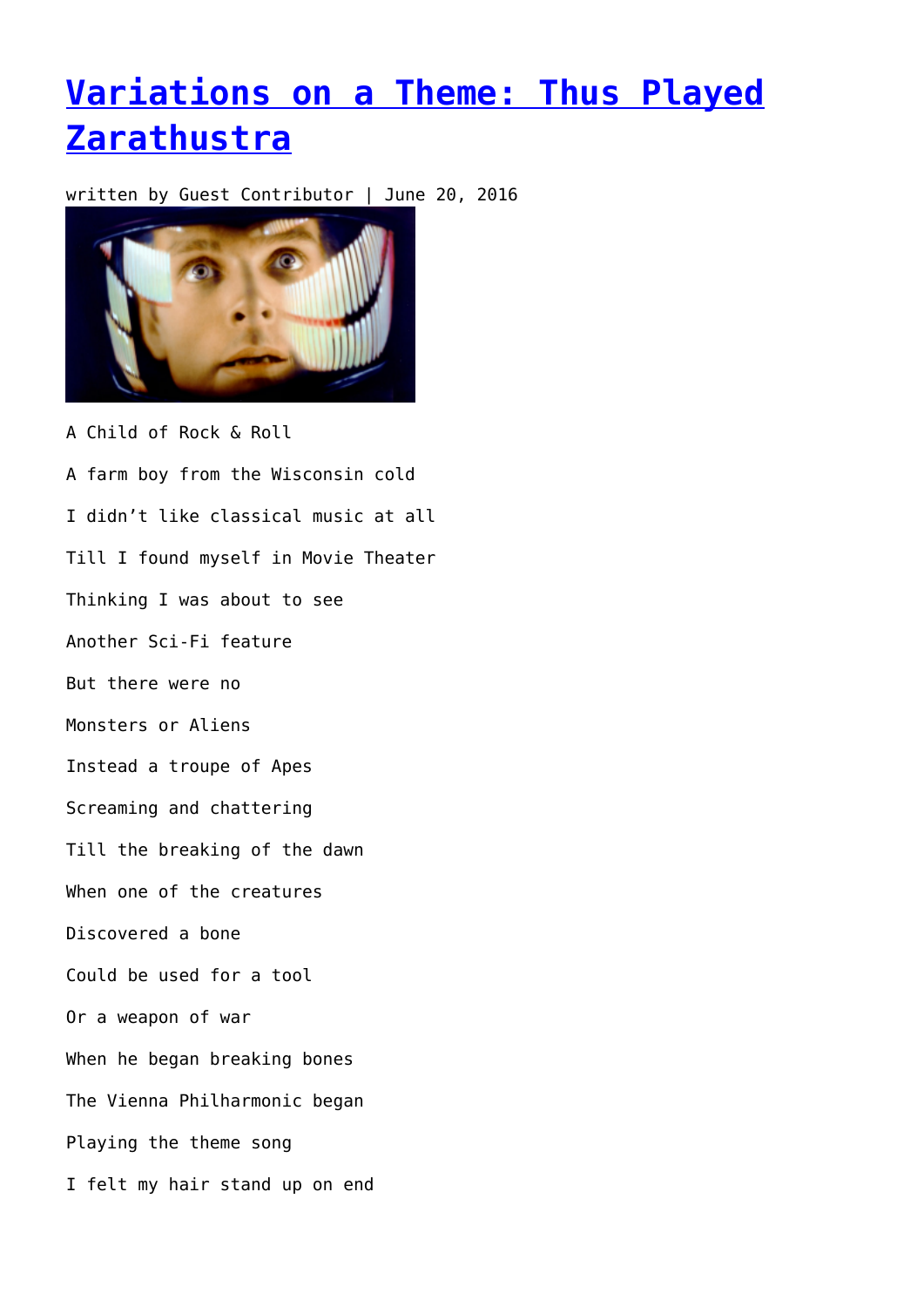Goose bumps rose on my skin This was more than a Sci-Fi fantasy This was 2001 A Space Odyssey From that day I believe science Does not contradict evolution For Humanity has, and will continue To evolve both physically and spiritually And when I look up into the starry night I hear 'Zarathustra' playback in my mind I am overwhelmed by the mystery Of what we do not yet know And in my wonder, I find spiritual ecstasy

When I was a farm boy I seldom saw friends unless we were doing field work together. The exception was Saturday night, when we'd meet at the old Gem Theater, in New Richmond Wisconsin. At that time my view of the world was limited. Till the night I saw 2001 Space Odyssey. Since, I've come to realize that there are no limits to my life or soul. 'Zarathustra' was more than an inspiration, it is a cosmic hymn.

*Music can hold enormous power in memories and experiences, transporting us instantly to an age, location, or person. What sonic joys, mysteries, disbelief, and clarity have you experienced? Identify songs of influence in your life and explore them like variations on a theme, melding syntax and song structure, recalling the seriousness or levity that accompanies. Whether it's an account of when a specific song first entered your life, the process of learning to play a song, teaching someone a song, experiencing the same song in different places as it weaves through your life, unbelievable radio timing, sharing songs with those in need, tracking the passing down of songs, creative song analysis etc, I am interested in those ineffable moments and welcoming submissions of your own variations on a theme, as drawn from your life's soundtrack. Please email submissions to [meganentropy@gmail.coma](mailto:meganentropy@gmail.com)nd keep an eye out for others' [Variations](https://entropymag.org/tag/variations-on-a-theme/).*

*\*\*("song" is a broad phrase: could be a pop song, a traditional tune, a symphony, commercial jingles, a hummed lullaby, 2nd grade recorder class horror stories, etc)\*\**